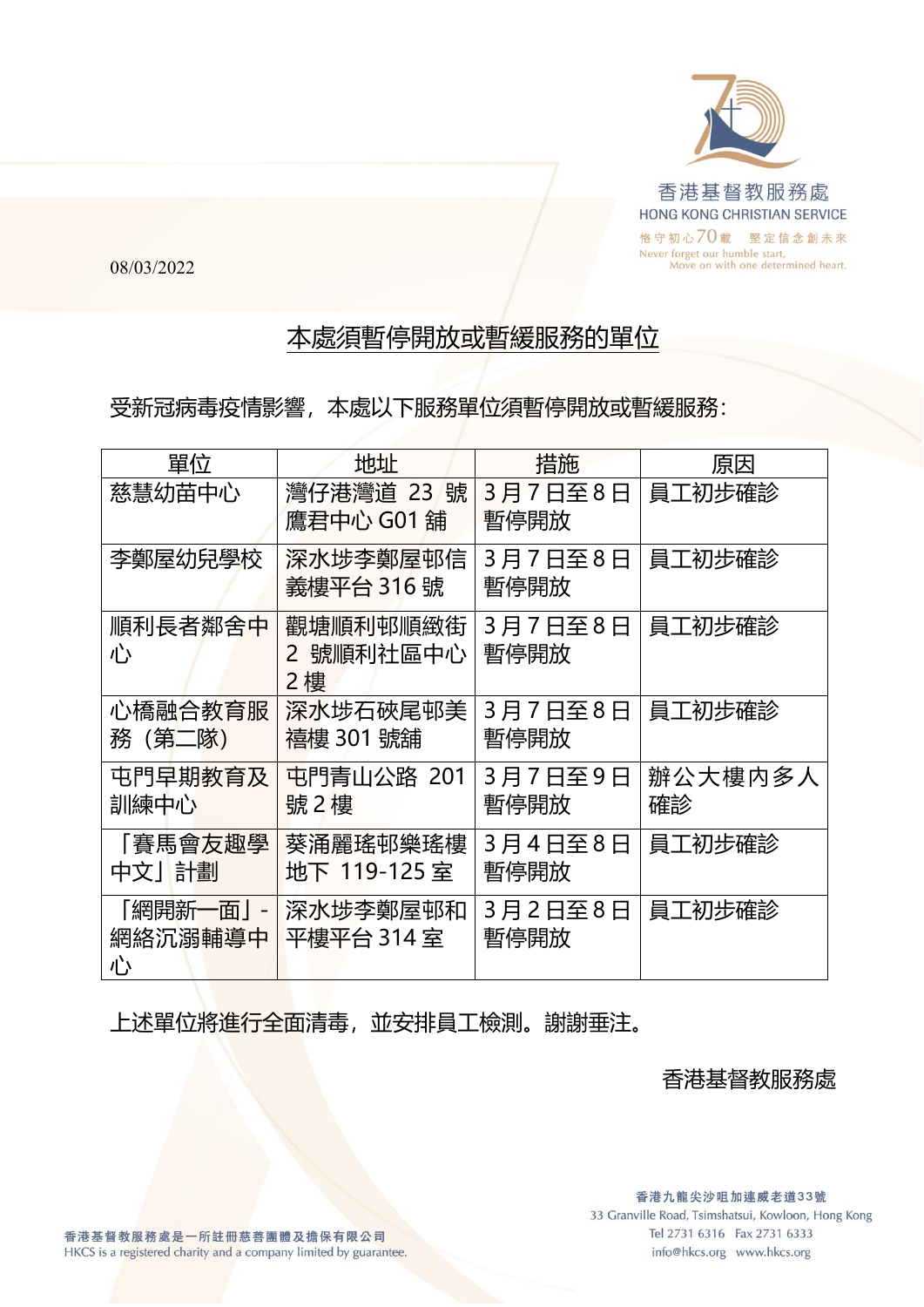

08/03/2022

## Temporary closure or service suspension of service units

The following units has been closed temporarily or suspended service due to COVID-19 pandemic:

| Unit                                                      | <b>Address</b>                                                                         | <b>Measures</b>                 | Reasons                                                 |
|-----------------------------------------------------------|----------------------------------------------------------------------------------------|---------------------------------|---------------------------------------------------------|
| <b>Healthy Seed Centre</b>                                | G01, Great Eagle Centre, 23<br>Harbour Road, Wan Chai                                  | Closed from 7th<br>to 8th March | Staff member<br>preliminarily<br>confirmed              |
| Lei Cheng Uk Nursery<br>School                            | No 316, Podium Level, Shun<br>Yee House, Lei Cheng Uk<br>Estate, Sham Shui Po          | Closed from 7th<br>to 8th March | Staff member<br>preliminarily<br>confirmed              |
| Shun Lee<br>Neighbourhood Elderly<br>Centre               | $2/F$ , Shun Lee Community<br>Centre, 2 Shun Chi Street,<br>Shun Lee Estate, Kwun Tong | Closed from 7th<br>to 8th March | Staff member<br>preliminarily<br>confirmed              |
| Bridge-Integrated<br><b>Education Service</b><br>(Tean 2) | Shop No. 301, Mei Hei<br>House, Shek Kip Mei Estate,<br>Shamshuipo                     | Closed from 7th<br>to 8th March | Staff member<br>preliminarily<br>confirmed              |
| Tuen Mun Early<br><b>Education and Training</b><br>Centre | 1/F, 201 Castle Peak Road,<br>Tuen Mun                                                 | Closed from 7th<br>to 9th March | Several<br>confirmed cases<br>in the office<br>building |
| "C-for-Chinese@JC"<br>Project                             | Unit 119-125, G.F Lok Yiu<br>House, Lai Yiu Estate, Kwai<br>Chung                      | Closed from 4th<br>to 8th March | Staff member<br>preliminarily<br>confirmed              |